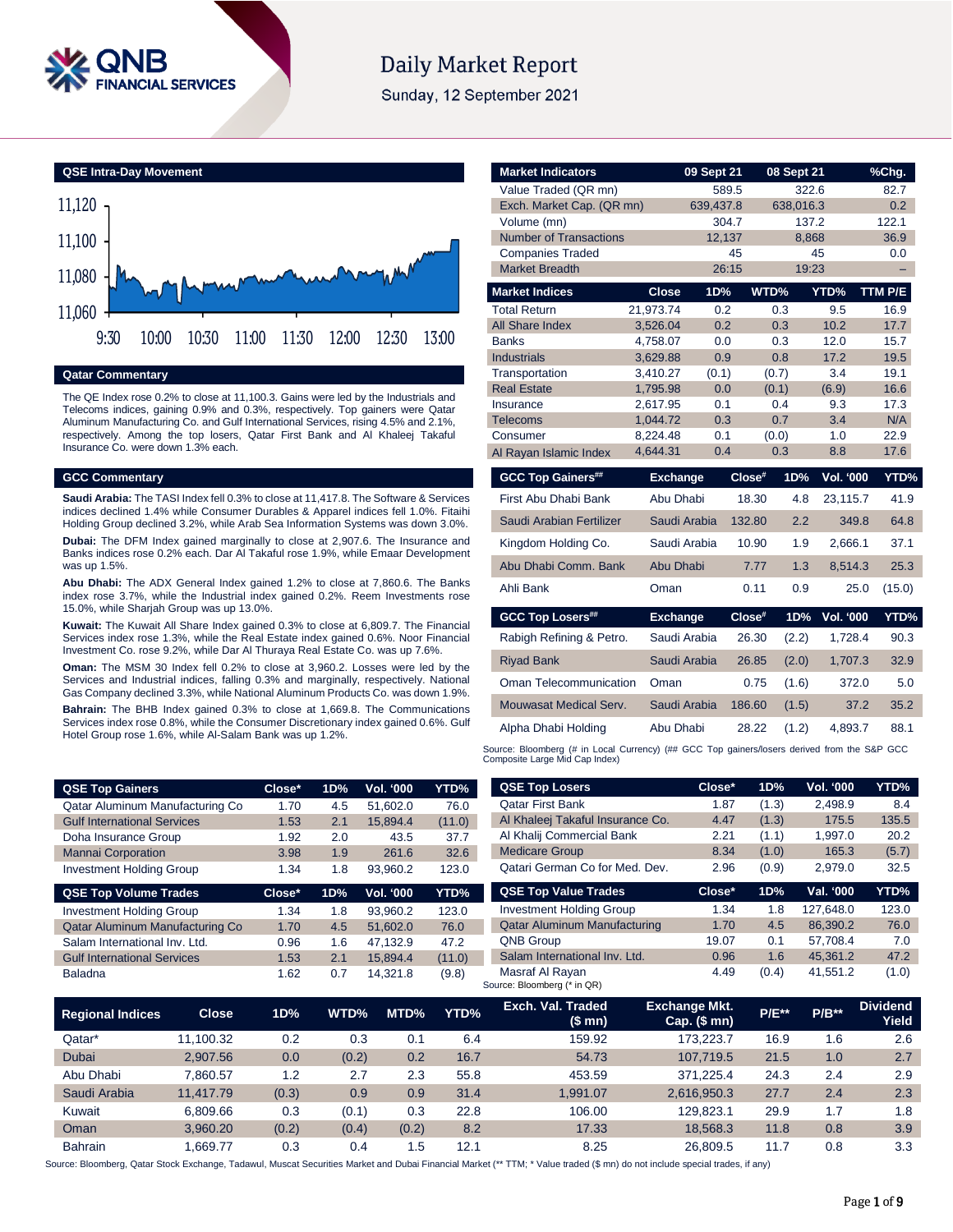## **Qatar Market Commentary**

- The QE Index rose 0.2% to close at 11,100.3. The Industrials and Telecoms indices led the gains. The index rose on the back of buying support from foreign shareholders despite selling pressure from Qatari, GCC and Arab shareholders.
- Qatar Aluminum Manufacturing Co. and Gulf International Services were the top gainers, rising 4.5% and 2.1%, respectively. Among the top losers, Qatar First Bank and Al Khaleej Takaful Insurance Co. were down 1.3% each.
- Volume of shares traded on Thursday rose by 122.1% to 304.7mn from 137.2mn on Wednesday. Further, as compared to the 30-day moving average of 178.2mn, volume for the day was 71% higher. Investment Holding Group and Qatar Aluminum Manufacturing Co. were the most active stocks, contributing 30.8% and 16.9% to the total volume, respectively.

| <b>Overall Activity</b>        | Buy %*   | Sell %*  | Net (QR)         |
|--------------------------------|----------|----------|------------------|
| Qatari Individuals             | 50.69%   | 47.11%   | 21,084,515.7     |
| <b>Qatari Institutions</b>     | 12.81%   | 22.18%   | (55, 217, 079.8) |
| Qatari                         | 63.50%   | 69.29%   | (34,132,564.1)   |
| <b>GCC Individuals</b>         | 0.39%    | 0.59%    | (1, 182, 565.9)  |
| <b>GCC</b> Institutions        | 1.36%    | 1.47%    | (662, 660.3)     |
| <b>GCC</b>                     | 1.76%    | 2.07%    | (1,845,226.2)    |
| Arab Individuals               | 13.30%   | 14.79%   | (8,780,398.0)    |
| <b>Arab Institutions</b>       | $0.00\%$ | $0.00\%$ | (3,382.8)        |
| Arab                           | 13.30%   | 14.79%   | (8,783,780.8)    |
| <b>Foreigners Individuals</b>  | 3.03%    | 3.57%    | (3, 189, 644.1)  |
| <b>Foreigners Institutions</b> | 18.42%   | 10.28%   | 47,951,215.3     |
| <b>Foreigners</b>              | 21.45%   | 13.86%   | 44,761,571.1     |

Source: Qatar Stock Exchange (\*as a % of traded value)

# **Global Economic Data**

| <b>Global Economic Data</b> |               |                                          |                                     |               |                  |                          |                 |  |  |  |
|-----------------------------|---------------|------------------------------------------|-------------------------------------|---------------|------------------|--------------------------|-----------------|--|--|--|
| <b>Date</b>                 | <b>Market</b> | <b>Source</b>                            | Indicator                           | <b>Period</b> | <b>Actual</b>    | <b>Consensus</b>         | <b>Previous</b> |  |  |  |
| 09-09                       | <b>US</b>     | Department of Labor                      | <b>Initial Jobless Claims</b>       | 04-Sep        | 310 <sub>k</sub> | 335k                     | 345k            |  |  |  |
| 09-09                       | <b>US</b>     | Department of Labor                      | <b>Continuing Claims</b>            | 28-Aug        | 2783k            | 2740k                    | 2805k           |  |  |  |
| 10-09                       | <b>US</b>     | <b>Bureau of Labor Statistics</b>        | PPI Final Demand MoM                | Aug           | 0.70%            | 0.60%                    | 1.00%           |  |  |  |
| 10-09                       | <b>US</b>     | <b>Bureau of Labor Statistics</b>        | <b>PPI Final Demand YoY</b>         | Aug           | 8.30%            | 8.20%                    | 7.80%           |  |  |  |
| 10-09                       | <b>US</b>     | U.S. Census Bureau                       | Wholesale Inventories MoM           | Jul           | 0.60%            | 0.60%                    | 0.60%           |  |  |  |
| 10-09                       | <b>US</b>     | U.S. Census Bureau                       | <b>Wholesale Trade Sales MoM</b>    | Jul           | 2.00%            | ш,                       | 2.30%           |  |  |  |
| 10-09                       | <b>UK</b>     | <b>UK Office for National Statistics</b> | Monthly GDP (3M/3M)                 | Jul           | 3.60%            | 3.80%                    | 4.80%           |  |  |  |
| 10-09                       | <b>UK</b>     | <b>UK Office for National Statistics</b> | Monthly GDP (MoM)                   | Jul           | 0.10%            | 0.50%                    | 1.00%           |  |  |  |
| 10-09                       | <b>UK</b>     | <b>UK Office for National Statistics</b> | <b>Industrial Production MoM</b>    | Jul           | 1.20%            | 0.40%                    | $-0.70%$        |  |  |  |
| 10-09                       | <b>UK</b>     | <b>UK Office for National Statistics</b> | <b>Industrial Production YoY</b>    | Jul           | 3.80%            | 3.00%                    | 8.30%           |  |  |  |
| 10-09                       | <b>UK</b>     | <b>UK Office for National Statistics</b> | Manufacturing Production MoM        | Jul           | 0.00%            | 0.10%                    | 0.20%           |  |  |  |
| 10-09                       | <b>UK</b>     | <b>UK Office for National Statistics</b> | Manufacturing Production YoY        | Jul           | 6.00%            | 6.10%                    | 13.90%          |  |  |  |
| $10 - 09$                   | <b>UK</b>     | <b>UK Office for National Statistics</b> | <b>Construction Output MoM</b>      | Jul           | $-1.60%$         | 0.50%                    | $-1.30%$        |  |  |  |
| 10-09                       | <b>UK</b>     | <b>UK Office for National Statistics</b> | <b>Construction Output YoY</b>      | Jul           | 8.60%            | 10.90%                   | 30.00%          |  |  |  |
| 10-09                       | <b>UK</b>     | <b>UK Office for National Statistics</b> | <b>Index of Services MoM</b>        | Jul           | 0.00%            | 0.60%                    | 1.50%           |  |  |  |
| 10-09                       | <b>UK</b>     | <b>UK Office for National Statistics</b> | Index of Services 3M/3M             | Jul           | 4.50%            | 4.70%                    | 5.70%           |  |  |  |
| 10-09                       | UK            | <b>UK Office for National Statistics</b> | Visible Trade Balance GBP/Mn        | Jul           | $-E12706m$       | $-E11000m$               | £11988m         |  |  |  |
| 10-09                       | <b>UK</b>     | <b>UK Office for National Statistics</b> | <b>Trade Balance Non EU GBP/Mn</b>  | Jul           | $-E6990m$        | $\overline{\phantom{a}}$ | $-E7095m$       |  |  |  |
| 10-09                       | <b>UK</b>     | <b>UK Office for National Statistics</b> | Trade Balance GBP/Mn                | Jul           | $-E3117m$        | $-E1600m$                | $-E2514m$       |  |  |  |
| 09-09                       | Germany       | <b>German Federal Statistical Office</b> | <b>Trade Balance</b>                | Jul           | 18.1b            | 14.6b                    | 16.2b           |  |  |  |
| 09-09                       | Germany       | Deutsche Bundesbank                      | <b>Exports SA MoM</b>               | Jul           | 0.50%            | 0.10%                    | 1.30%           |  |  |  |
| 09-09                       | Germany       | Deutsche Bundesbank                      | <b>Imports SA MoM</b>               | Jul           | $-3.80%$         | 0.10%                    | 0.70%           |  |  |  |
| 09-09                       | Germany       | German Federal Statistical Office        | <b>Current Account Balance</b>      | Jul           | 17.6b            | 18.0b                    | 22.6b           |  |  |  |
| 10-09                       | Germany       | <b>German Federal Statistical Office</b> | <b>CPI MoM</b>                      | Aug           | 0.00%            | 0.00%                    | 0.00%           |  |  |  |
| 10-09                       | Germany       | <b>German Federal Statistical Office</b> | <b>CPI YoY</b>                      | Aug           | 3.90%            | 3.90%                    | 3.90%           |  |  |  |
| 10-09                       | France        | <b>INSEE National Statistics Office</b>  | <b>Industrial Production MoM</b>    | Jul           | 0.30%            | 0.40%                    | 0.60%           |  |  |  |
| 10-09                       | France        | <b>INSEE National Statistics Office</b>  | <b>Industrial Production YoY</b>    | Jul           | 4.00%            | 4.20%                    | 7.30%           |  |  |  |
| 10-09                       | France        | <b>INSEE National Statistics Office</b>  | <b>Manufacturing Production MoM</b> | Jul           | 0.60%            | 0.20%                    | 1.00%           |  |  |  |
| 10-09                       | France        | <b>INSEE National Statistics Office</b>  | Manufacturing Production YoY        | Jul           | 4.00%            | 3.80%                    | 7.60%           |  |  |  |
| 09-09                       | Japan         | <b>Bank of Japan</b>                     | Money Stock M2 YoY                  | Aug           | 4.70%            | 4.60%                    | 5.30%           |  |  |  |
| 09-09                       | Japan         | Bank of Japan                            | Money Stock M3 YoY                  | Aug           | 4.20%            | 4.10%                    | 4.60%           |  |  |  |
| 09-09                       | China         | <b>National Bureau of Statistics</b>     | <b>CPI YoY</b>                      | Aug           | 0.80%            | 1.00%                    | 1.00%           |  |  |  |
| 09-09                       | China         | <b>National Bureau of Statistics</b>     | PPI YoY                             | Aug           | 9.50%            | 9.00%                    | 9.00%           |  |  |  |
| 10-09                       | China         | The People's Bank of China               | Money Supply M0 YoY                 | Aug           | 6.30%            | 6.00%                    | 6.10%           |  |  |  |
| 10-09                       | China         | The People's Bank of China               | Money Supply M1 YoY                 | Aug           | 4.20%            | 4.50%                    | 4.90%           |  |  |  |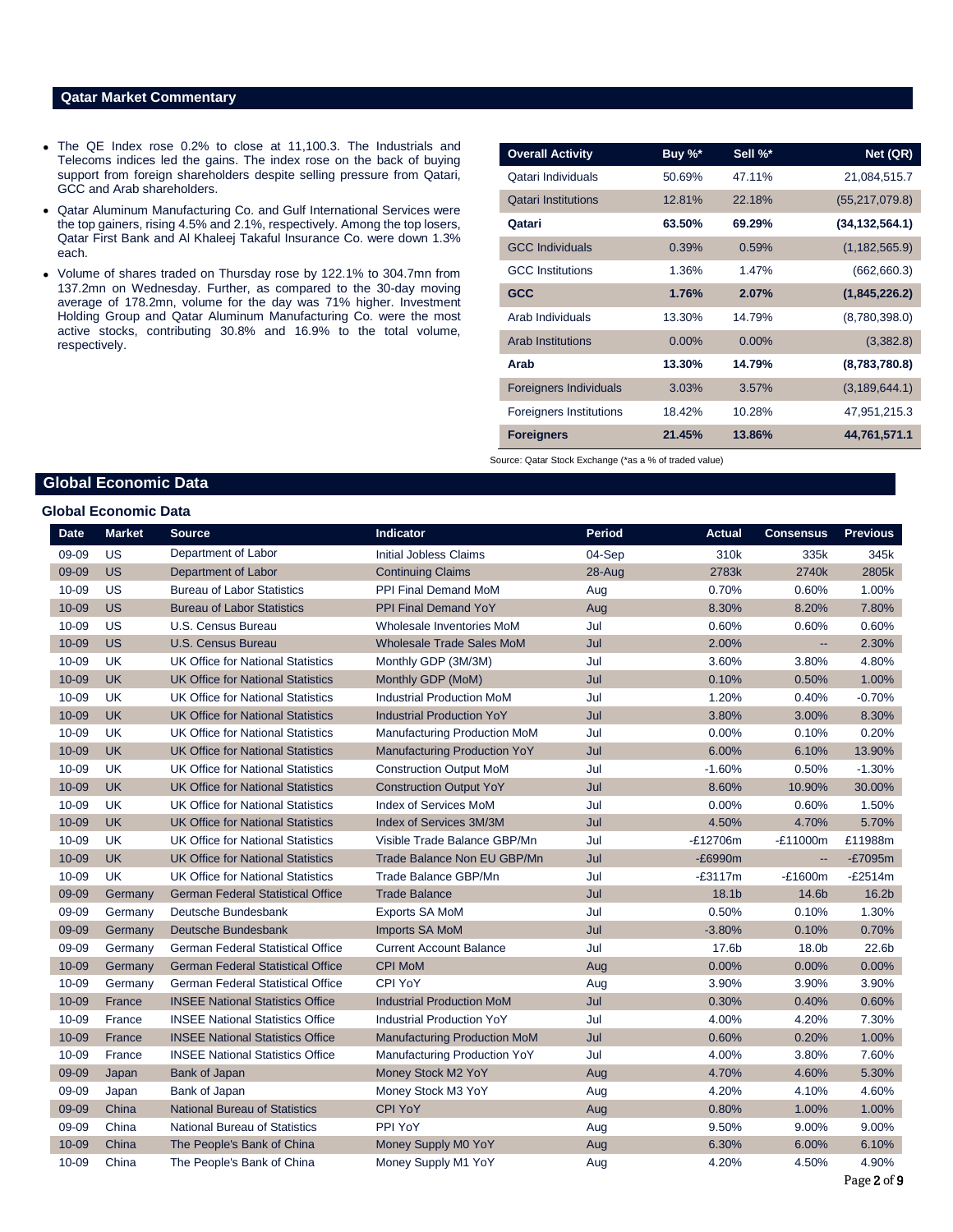| Date <b>b</b> | Market | Source '                               | <b>Indicator</b>          | Period. | Actual | Consensus . | <b>Previous</b> |
|---------------|--------|----------------------------------------|---------------------------|---------|--------|-------------|-----------------|
| $10 - 09$     | China  | The People's Bank of China             | Money Supply M2 YoY       | Aug     | 8.20%  | 8.40%       | 8.30%           |
| 10-09         | India  | India Central Statistical Organisation | Industrial Production YoY | Jul     | 11.50% | 10.10%      | 13.60%          |

Source: Bloomberg (s.a. = seasonally adjusted; n.s.a. = non-seasonally adjusted; w.d.a. = working day adjusted)

# **News**

### **Qatar**

- **Islamic banks' non-resident deposits outpace conventional peers in July –** The non-resident deposits with the Islamic banks were seen growing much faster YoY compared with the conventional lenders in July 2021, according to Qatar Central Bank (QCB) data. Moreover, the overall non-resident deposits expanded faster than the total as well as private and public sector deposits of the commercial banks in the review period. The nonresident deposits soared 29.56% YoY to QR274.56bn in July this year. Those with Qatari lenders amounted to QR273.32bn, showing a 29.73% growth YoY, and those with non-Qatari banks were up by a marginal 0.81% to QR1.24bn in July this year. Within the local lenders, non-resident deposits with traditional banks were seen gaining 21.57% YoY to QR219.71bn and those with the Shariah-compliant entities shot up 79.07% to QR53.61bn in the review period. Within the non-Qatari lenders, non-resident deposits with Arab banks were seen growing 40% to QR0.28bn; whereas those with non-Arab banks shrank 6.8% to QR0.96bn in July 2021. "Non-resident capital inflows will remain high around \$21bn in 2021, driven by loans to government related-entities and a significant increase in non-resident deposits," the US-based the Institute of International Finance had said in a report. Otherwise, the commercial banks' total deposits were up 8.6% YoY to QR953.58bn in the period in review. Private sector deposits with all the banks were seen growing by 1.1% YoY to QR395.93bn in July 2021, while private sector deposits in Qatari banks expanded by 1% to QR376.58bn and foreign banks by 3.09% to QR19.35bn in July 2021. The robust growth in the private sector deposits within the domestic Islamic banks was to a great extend contained by decline in such deposits with the domestic traditional lenders in the review period. Within conventional lenders, the private sector deposits of the Islamic banks soared 9.71% to QR164.35bn; whereas those with the traditional lenders declined 4.85% to QR212.22bn in July 2021. (Gulf-Times.com)
- **Mastercard recognizes DHBK as fastest growing MPGS partner in Qatar –** Mastercard has recognized Doha Bank (DHBK) as the fastest growing Mastercard Payment Gateway Services (MPGS) partner, thus acknowledging the bank's leading efforts in accelerating the adoption and use of digital payments in the country. Mastercard's secure and trusted MPGS platform offers partners with advanced technology solutions for payment processing and fraud prevention while enabling merchants to accept a wide range of digital payment methods easily and securely from all over the globe. Furthermore, MPGS' technology enables safe and seamless e-commerce for shoppers and businesses alike. As the global pandemic catalyzed the shift towards online shopping, nearly three out of four (73%) consumers in the Middle East and Africa shopping more online than they did before the pandemic. (Gulf-Times.com)
- **Real estate sales in Qatar exceed QR414mn –** The volume of real estate trading in sales contracts registered by the Real Estate Registration Department at the Ministry of Justice during the period from August 29 to September 2 reached QR414,740,527. The weekly bulletin issued by the department said that the list of real estate traded for sale included vacant lands, housings, apartment buildings, multi-use buildings, multi-use vacant lands and a palace. Sales operations were concentrated in the

municipalities of Al Rayyan, Doha, Al Wakra, Umm Salal, Al Daayen, Al Khor, Al Dakhira, Al Shamal and Al Shehaniya. Real estate trading during the period from August 15 to 19, was QR265,758,237 (Peninsula Qatar)

- **Building permit issuance rises 18% in August –** The number of building permits issued in August by municipalities in Qatar has increased by 18% compared to previous month, according to data released by the Planning and Statistics Authority (PSA). The PSA released the eightieth issue of the monthly Statistics of Building Permits and Building Completion certificates issued by all municipalities in the country. The total number of permits issued by the municipalities reached 626 in August. Building permits and building completion certificates data is of particular importance as it is considered an indicator for the performance of the construction sector which in turn occupies a significant position in the national economy. According to their geographical distribution, municipality of Al Rayyan comes at the top of the municipalities where the number of building permits issued were 177 permits, with 28% of the total issued permits, while municipality of Al Da'ayen came in second place with 131 permits, followed by Doha municipality of with 126 permits, then municipality of Al Wakrah with 97 permits. (Peninsula Qatar)
- **Qatar poised to reap rewards of digital transformation –** As Qatar ramps up its national digitization plans, the country's digital economy is gearing up to deliver a world of countless possibilities to consumers and businesses alike. As Qatar continues its journey of becoming a world-leading knowledge and innovation hub, the local economy is preparing to provide millions of residents and visitors with a host of safe, seamless, and ultraconvenient digital experiences. With the public and private sector at the forefront of cutting-edge eCommerce and digital payment technologies, Qatar's digital transformational legacy is set to unlock countless, inclusive, and long-lasting economic opportunities for many future generations to come. The foundations for this legacy derive from robust national digital strategies, Qatar's enormous smartphone penetration and its fast-growing youth demographic. Qatar has been touted as one of the fastest growing economies in the MENA region, and one that is already technologically poised to reap the rewards of digital transformation. In fact, estimates show that by 2023, digital spending in the country will increase to \$3.2bn. Qatari residents have also embraced eCommerce and digital payments. A recent example of the government's digital strategy includes the Tasmu Smart Qatar Program, a flagship initiative launched by the Ministry of Transport and Communications (MoTC) in October 2020. This aims to develop a refreshed national digital inclusion strategy that enhances digital access, skills, motivation, and trust across the population, especially those at risk of digital exclusion. This forward-looking strategy will help to ensure that Qatari residents and citizens (not just inbound visitors) are ready, willing, and able to engage with and benefit from digital services now and in the future. Furthermore, a new government data portal – called the 'Qatar Open Data Portal' - was also launched last year to facilitate the process of disseminating government data through a single national platform available to the public. These national strategies are complemented by banks, fintechs, mobile network operators and payments technology companies, which are all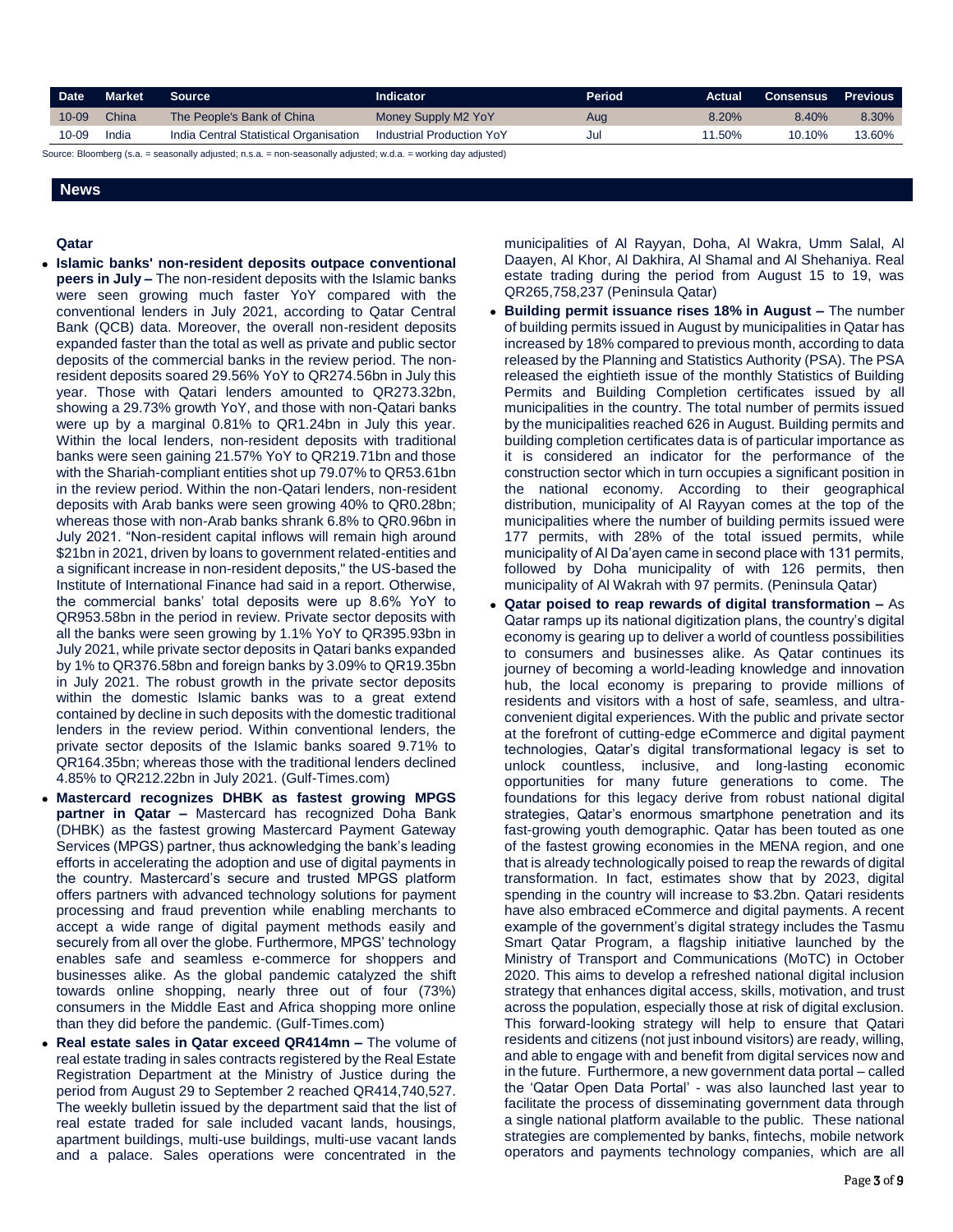playing their roles in accelerating the shift towards a digital economy. (Peninsula Qatar)

- **OIL TENDER: Qatar Offers 178K Tons Of Naphtha for October Loading –** Qatar Petroleum for the Sale of Petroleum Products offered ~178k tons of naphtha via three tenders for October loading from Ras Laffan, according to traders who asked not to be identified. These include: 50k tons light naphtha and 25k tons full range naphtha for October 9-13, 25k tons paraffinic naphtha and 28k tons Oryx GTL naphtha for October 11-14 and 25k tons light naphtha and 25k tons Pearl GTL naphtha for October 22-26. Bids are due by September 14, to be valid until the next day. (Bloomberg)
- **Qatar-Italy trade up 38% in 1H2021, says Italian trade commissioner –** Italy continues to maintain robust trade relations with Qatar despite the impact of the Covid-19 pandemic, according to Italian ambassador Alessandro Prunas, who noted a growth in the export of a wide range of foodstuffs. "There has been an increase in the volume of foodstuff exports from Italy to Qatar, Prunas said, citing the quality of Italian food products and the efforts of the Italian Trade Agency (ITA) in Doha, which previously forged an agreement with LuLu Hypermarket for the sourcing of exports from Coldiretti, Italy's national association of farmers representing 500,000 producers. Prunas explained that the agreement allows LuLu direct access to high-quality farmers' produce at lower prices. "This partnership has grown steadily to a point that LuLu has opened a warehouse in Milan, which is expected to be inaugurated next month. This facility will have a positive impact on Qatar-Italy trade relations and it will also play a significant role in increasing Italian food exports to Qatar," the ambassador further said. Despite the impact of the pandemic, the overall exchange between Italy and Qatar reached €1.2bn or a 37.5% growth in the first half of 2021, said ITA trade commissioner Giosafat Rigano. "There was a rebound in the economic relations between our two countries. In terms of agrifoods, Italian exports to Qatar amounted to €30mn or a growth of 3%," he said. (Gulf-Times.com)
- **FocusEconomics: Qatar's GDP per capita to scale up to \$71,087 in 2025 –** Qatar's GDP per capita will increase steadily and scale up to \$71,087 in 2025, according to researcher FocusEconomics. This year, the country's GDP per capita will amount to \$61,223, FocusEconomics noted in a consensus forecast. Next year, it will be \$64,331, \$66,101 in 2023 and \$68,600 (2024). Qatar's GDP, FocusEconomics said will exceed \$200bn by 2025. This year, the researcher's consensus forecast is \$172bn, \$181bn (2022), \$186bn (2023), \$194bn (2024) and \$202bn (2025). The country's fiscal balance (as a percentage of the GDP) will be 2.7 this year, 4.2 (2022), 3.9 (2023), 3.6 (2024) and 3.4 (2025). Qatar's public debt (as a percentage of the GDP) will also reduce gradually until 2025, FocusEconomics' consensus forecast show. This year it will be 64.7, 60.2 (2022), 58.4 (2023), 56.3 (2024) and 54.3 (2025). The researcher's consensus forecast on Qatar's current account balance (as a percentage of the GDP) is as follows: 5.2 (2021), 4.9 (2022), 4.9 (2023), 6.4 (2024) and 8.0 (2025). Qatar's merchandise trade balance, according to FocusEconomics' consensus forecast will scale up to \$55.1bn in 2025. This year it will be \$41.4bn, \$41.1bn (2022), \$46.2bn (2023) and \$51bn (2024). The researcher's consensus forecast on country's inflation (based on CPI) is 1.5% this year, The country's unemployment (as a percentage of active population), FocusEconomics said would remain at a meagre 0.2 until 2025. After shrinking in annual terms in 1Q, Qatar economy's YoY performance likely improved in 2Q on a favorable base effect, FocusEconomics said. However, underlying momentum in the non-energy sector was constrained by tougher Covid-19 restrictions early in the quarter, as suggested by falling PMI readings in April and May. (Gulf-Times.com)
- **Raft of benefits available for loyal Ooredoo customers as Qatar goes back-to-school –** Members of Ooredoo's popular loyalty program, Nojoom, are reminded that they can earn considerable rewards as they shop for essentials for their children during the current back-to-school period. The Nojoom partner network includes many stores offering products, such as electronics, a key requirement for many, with remote learning and social distancing making devices such as tablets a necessity, and stationery, as well as clothing, backpacks, and other items. Members of the hugely popular program can earn points at the wide range of partner outlets and then redeem them via the Nojoom section of the Ooredoo website or the equivalent on the Ooredoo App, meaning even more value for the money spent on back-to-school shopping. (Gulf-Times.com)
- **Qatari Diar offers investment opportunities to develop Al Maha Island –** Qatari Diar has announced that it is offering an opportunity to invest in a seasonal entertainment city on Al Maha Island in Lusail City. The "rare opportunity" is being extended by Qatari Diar to developers and entertainment companies to participate in what it describes as a "major world-class" entertainment project, which is expected to be built on a 200,000 square meters area on Al Maha Island "over the medium term." According to Qatari Diar, the destination will feature integrated attractions, including a theme park, beach club, sports venues, and entertainment facilities for all ages, as well as restaurants and cafés. Al Maha Island is located opposite to Marina District and just off the coast of Tarfat Lusail District, which is home to international hotels, tourist facilities, and Place Vendome, which is poised as "the new luxury shopping mall." (Gulf-Times.com)
- **Qatar businesses 'working hard' to meet customer needs, says business council executive –** The steady increase in commercial activity stemming from the gradual relaxing of Covid-19 protocols in Qatar has been providing local businesses with much-needed relief from the economic impact of the pandemic, according to an official of the Qatar-Indonesia Business Council (QIBC). "Despite the pandemic's prolonged impact, Qatar's local market has shown astounding recovery in recent days. More activity is happening as the schools and universities are open, and citizens and expatriates have returned from their summer breaks. "Traders are very optimistic, while local businesses have been patient and are working hard to cater to the needs of consumers, QIBC president Farhan al-Sayed told Gulf Times. (Gulf-Times.com)
- **Month-long Shop Qatar kicks off –** Shop Qatar's fifth edition kicked off on September 10, offering an array of discounts and promotions at participating malls and shopping centres. Shops, boutiques, and other retail outlets, including restaurants and cafes, received a huge number of customers – adhering to Covid-19 protocols set by the Ministry of Public Health – to benefit from the various offers as part of the month-long festivity. (Gulf-Times.com")
- **Qatar Airways named world's second best airline in a survey –** Even as the COVID-19 pandemic has created unprecedented challenges for the global aviation industry, Qatar Airways continues to win accolades. The multiple award-winning airline has emerged as the world's second best airline in the world in a survey by a US Travel and Leisure magazine. According to this year's World's Best Awards survey, which was open for voting from January 11 through May 10, 2021, the readers of the 'Travel + Leisure' magazine voted Qatar Airways as the second best airline globally in 'World's Best Awards 2021' survey. The World's Best is a travel awards program run by Travel + Leisure and based on an annual reader survey. Singapore Airlines was voted as the best airline in the world. (Peninsula Qatar)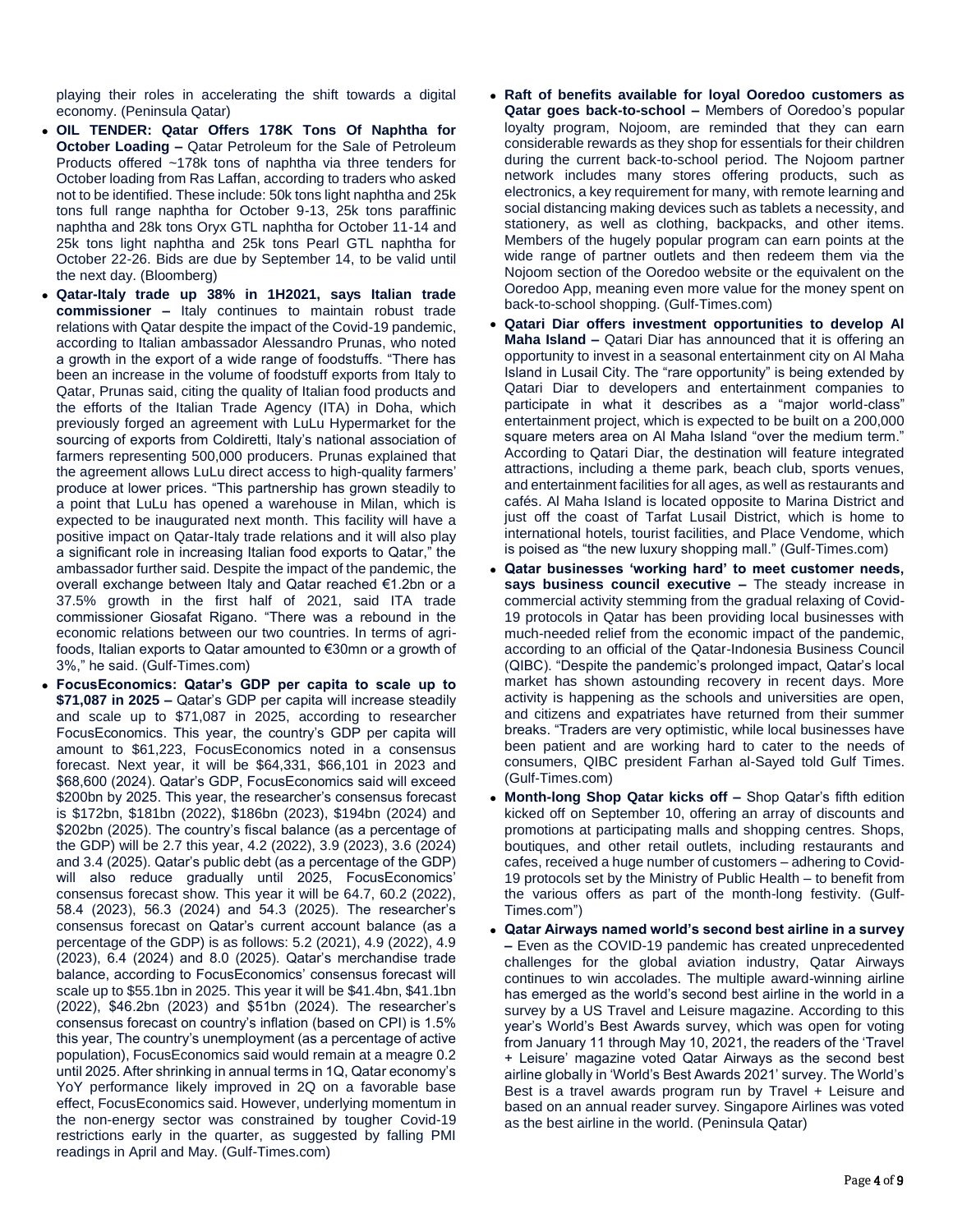## **International**

- **US wholesale inventories rise; inventories-to-sales ratio lowest in seven years –** US wholesale inventory accumulation slowed in July, lagging further behind sales, and it is now taking wholesalers the shortest time in seven years to clear shelves. The Commerce Department said on Friday that wholesale inventories rose 0.6% as estimated last month. Stocks at wholesalers increased 1.2% in June. Wholesale inventories climbed 11.5% in July from a year earlier. Inventories are a key part of gross domestic product. The component of wholesale inventories that goes into the calculation of GDP increased 0.7% in July. Business inventories were depleted in the first half of the year, but shortages amid persistent supply bottlenecks because of the COVID-19 pandemic and recent ports congestion in China are frustrating efforts to replenish stocks. Still, inventory rebuilding is expected to underpin economic growth in the second half of the year. Sales at wholesalers increased 2.0% in July after accelerating 2.3% in June. At July's sales pace it would take wholesalers 1.20 months to clear shelves, the fewest since July 2014, from 1.22 in June. (Reuters)
- **Strained supply chains keep US producer prices hot –** US producer prices increased solidly in August, leading to the biggest annual gain in nearly 11 years, suggesting that high inflation is likely to persist for a while as the unrelenting COVID-19 pandemic continues to pressure supply chains. Strong demand and supply constraints were underscored by other data on Friday showing the pace of inventory accumulation at wholesalers slowed in July. It is now taking wholesalers the fewest months in seven years to clear shelves. The producer price index for final demand rose 0.7% last month after two straight monthly increases of 1.0%, the Labor Department said. The gain was led by a 0.7% advance in services following a 1.1% jump in July. A 1.5% increase in trade services, which measure changes in margins received by wholesalers and retailers, accounted for two-thirds of the broad rise in services. Goods prices jumped 1.0% after climbing 0.6% in July, with food rebounding 2.9%. Transportation and warehousing prices shot up 2.8%. The latest global wave of COVID-19 infections, driven by the Delta variant of the coronavirus, has disrupted production at factories in Southeast Asia, key raw materials suppliers for manufactures in the US. Congestion at Chinese ports is also adding to the pressure on US supply chains. In the 12 months through August, the PPI accelerated 8.3%, the biggest YoY advance since November 2010 when the series was revamped, after surging 7.8% in July. (Reuters)
- **Fed's Mester says she would still like to begin tapering this year –** Cleveland Federal Reserve Bank President Loretta Mester said that she would still like the central bank to begin tapering asset purchases this year, joining the chorus of policymakers making it clear that their plans to begin scaling back support were not derailed by weaker jobs growth in August. "I don't think the August employment report has changed my view that we've made substantial further progress" on both inflation and employment, Mester told reporters. The Fed's policy-setting committee will have to decide on the best way to move forward and there may be different views on what the "precise timing" of the taper should be, Mester said. But Mester said she would be comfortable with starting the taper this year and winding down the purchases over the first half of next year, repeating views she shared in late August. At the start of the coronavirus pandemic last year, the Fed moved to support the economy slashing interest rates to near zero and purchasing \$120bn monthly in government bonds. Several Fed officials said this week that the central bank may still move forward with plans to start reducing the pace of those asset purchases this year. (Reuters)
- **Fed to hold public event on pandemic recovery on September 24 –** US Federal Reserve Chair Jerome Powell and other Fed policymakers will hold a community discussion on the pandemic recovery on Sept. 24, the central bank said Friday, part of its "Fed Listens" initiative begun in 2019. The initial series of public forums were designed to feed directly into the central bank's rethink of how it should manage monetary policy, an effort that culminated last August in the adoption of a new strategic framework that sharpened the Fed's focus on achieving full employment. Fed policymakers often publicly refer back to remarks made during those forums as having helped shape their thinking about the economy and their approach to what to do about it. The upcoming event will convene representatives from a range of sectors, the Fed said, including the owner of a Raleigh, North Carolina restaurant, the superintendent of the Philadelphia public schools, the immediate past president of the Screen Actors Guild and the director of a home ownership counselling service in Arizona. (Reuters)
- **Spread of 'Delta' COVID-19 knocks wind out of UK economy in July –** Britain's economy unexpectedly slowed to a crawl in July as the Delta variant of COVID-19 spread rapidly after lockdown restrictions were eased and as a 'pingdemic' kept many workers at home self-isolating. Economic output rose just 0.1% in July, the Office for National Statistics said on Friday, the smallest monthly increase since January when Britain went into a new national lockdown. Economists polled by Reuters had mostly expected month-on-month growth of 0.6% in gross domestic product. Only two of the 26 analysts had expected such a weak reading. Finance minister Rishi Sunak said he was confident that the economy would continue to recover from the pandemic. But the slowdown in growth may bolster the case of Bank of England officials who think it is premature to talk about withdrawing stimulus, despite growing inflation pressure. Earlier this week, BoE Governor Andrew Bailey said he saw a levelling-off in the recovery taking place, with labour shortages, global supply chain problems and Brexit disruption combining to stunt the economic recovery. "Stalling GDP and rising inflation will leave a whiff of stagflation in the air," said Paul Dales, chief UK economist at the Capital Economics consultancy. (Reuters)
- **Bank of England to raise rates in late 2022, possibly sooner –** The Bank of England will raise borrowing costs by end-2022, earlier than previously thought, and there is a chance it comes even sooner as a solid economic recovery from the pandemic and high inflation may tip its hand, a Reuters poll found. Like central banks across the world, the BoE slashed borrowing costs at the height of the coronavirus pandemic and also restarted its quantitative easing program. But as daily deaths from COVID-19 have fallen thanks to extensive vaccination, much of life in Britain has returned to normal. Bank Rate was seen rising to 0.25% in the fourth quarter of 2022 from its current record low of 0.10%, according to the Sept. 6-9 poll. In an August poll no change was expected until 2023. Such a move would put the BoE ahead of the US Federal Reserve, which is not forecast to raise interest rates until 2023, although the Fed is expected to announce a plan to taper its asset purchases this month, a separate Reuters poll found. And when asked if the risk was that first hike from the BoE came earlier or later than expected, over 80% of respondents to an extra question said sooner. (Reuters)
- **EU ministers want EU budget rules to support investment, realistic debt cuts –** European Union finance ministers said on Friday that changes to EU budget rules, now under review, should support investment in the post-pandemic economy and allow for a more realistic path in cutting some countries' huge public debts. Finance ministers from the 27-nation bloc are starting discussions during a two-day summit in the Slovenian town of Brdo on how to amend the rules to better fit changed economic realities once they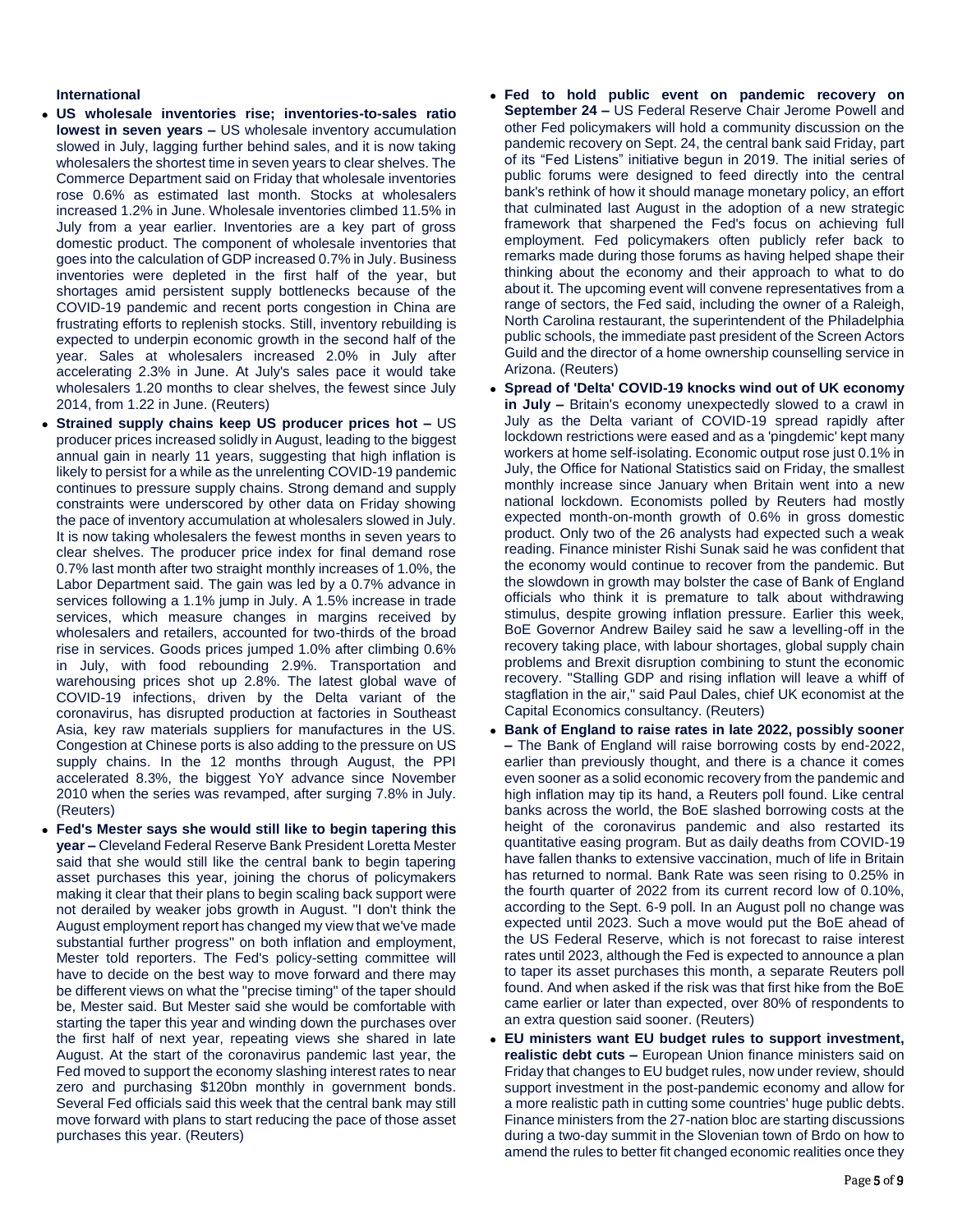are reinstated from 2023. "We will need a debt reduction path that is realistic for all member states. We need to balance fiscal sustainability with the need to support the economic recovery," European Commission Vice President Valdis Dombrovskis said as he entered the talks. The rules, which set limits on borrowing by European governments to protect the value of the euro, are suspended until the end of 2022 to give member states more leeway in fighting the economic slump caused by the coronavirus pandemic. Discussions on changing them are likely to last well into next year, but some common themes are already emerging, such as the need to protect government investment, usually the first victim of any expenditure cuts during crises. (Reuters)

- **BOJ likely to warn of hit from Asia bottlenecks on exports, output –** The Bank of Japan is expected to offer a slightly bleaker view on exports and output this month, or warn of heightening risks from supply disruptions caused by factory shutdowns in Southeast Asia, said sources familiar with its thinking. The gloomier assessment, combined with weaker-than-expected consumption in August due to coronavirus curbs, could cast doubt on the BOJ's view that the economy is on track for a moderate recovery as it gears up for its policy meeting on Sept. 21-22. "While overseas demand remains strong, the supply shock from Southeast Asia has put an unexpected damper on output," said a source familiar with the BOJ's thinking, a view echoed by three other sources. The sources could not be named because they were not authorized to speak publicly. "Risks to the economy have heightened," a second source said, warning of uncertainty over when supply chain disruptions will be resolved, and how long it will take for the economy to fully emerge from its pandemic doldrums. Robust exports have helped underpin Japan's fragile economic recovery from COVID-19. But supply constraints, mainly for chips and parts produced in Southeast Asia, have forced some Japanese firms to slash output, raising concerns among policymakers that Japan's recovery could be delayed. (Reuters)
- **China's factory inflation hits 13-year high as materials costs soar –** China's factory gate inflation hit a 13-year high in August driven by roaring raw materials prices despite Beijing's attempts to cool them, putting more pressure on manufacturers in the world's second-largest economy. The producer price index (PPI) rose 9.5% from a year earlier in August, the National Bureau of Statistics (NBS) said on Thursday, faster than the 9.0% increase tipped in a Reuters poll and the 9.0% reported in July. That was the fastest pace since August 2008. China's economy has recovered strongly from last year's coronavirus slump but has been losing steam recently due to domestic COVID-19 outbreaks, high raw material prices, tighter property curbs and a campaign to reduce carbon emissions. Commodity prices have been on a tear in recent months, hurting the bottom lines of many mid- and downstream factories. China's coal prices soared to a record high on Tuesday over supply concerns as major coal regions started fresh rounds of safety checks. Earnings at China's industrial firms have slowed for five straight months. A separate NBS statement showed that the consumer price index (CPI) in August rose 0.8% from a year earlier, compared with a 1.0% gain in a Reuters poll and below the government target of around 3% this year. China tightened social restrictions to curb the COVID-19 Delta variant including travel limits, which have hampered service-sector demand, although Beijing has largely contained the latest coronavirus outbreaks. (Reuters)
- **Russian economy grows 10.5% y/y in Q2, its strongest leap since 2000 –** The Russian economy expanded by 10.5% year on year in the second quarter of 2021, Rosstat data showed on Friday, posting its strongest leap since 2000 as it recovered after a sharp contraction caused by the COVID-19 pandemic. Rosstat, the federal statistics service, has preliminarily reported a 10.3%

annual growth in Russia's gross domestic product in the second quarter, one year after lockdowns hit Russia's economic activity. After shrinking by 3.0% in 2020, its sharpest in 11 years, the Russian economy has already reached pre-pandemic levels, buoyed by a rebound in global commodity prices. But living standards and some sectors have not fully recovered, taking a hit from the weaker Rouble and high inflation. Stubbornly elevated inflation prompted the central bank to raise its key interest rate for the fifth time this year on Friday. Versus the second quarter of 2019, GDP grew by 1.8%, Rosstat data showed. The secondquarter GDP growth was the strongest since the third quarter of 2000, according to Reuters data. (Reuters)

- **Brazil's inflation to end 2022 within target, says Guedes –** Brazilian Economy Minister Paulo Guedes on Friday outlined a rosier outlook for Latin America's largest economy in 2022, predicting a "robust" GDP growth and inflation meeting its target. "I have a constructive and positive view that we're going to post a robust growth next year," he said. Market participants see GDP growth at mere 1.93%, according to a central bank survey released last week. In an event hosted by Credit Suisse, Guedes said inflation is likely to be at 5% next year, the upper part of a range. This year he said it should be at between 7.5% and 8%, adding he thinks price adjustments will decelerate by year-end. Guedes said the government is likely to resume negotiations about court-ordered debts on Monday, an issue which threaten to blow a hole in 2022's budget. He said President Jair Bolsonaro's decision to publish an open letter on Thursday seeking to smooth over his tussle with the Supreme Court will ease negotiations with the top court about legally mandated debts. (Reuters) **Regional**
- **GCC food consumption to grow at moderate pace –** Food consumption in the GCC is expected to grow at a moderate pace on the back of growing population, economic recovery and reopening of the hospitality and tourism sectors. The GCC has remained relatively conservative, growing at a slower pace amid economic and geo-political concerns in recent years. While demand has been supported by growing population and evolving consumer preferences, the fall in per capita income since the slowdown in oil prices in mid-2014 has led to the growth of food consumption to remain flat between 2014 – 2019, according to the UAE-based investment banking advisory firm, Alpen Capital's latest report on GCC Food Industry report. The continuous collaboration between the public and private sector and the ongoing efforts of the governments to increase food security has helped the GCC nations build a strong food ecosystem, withstanding the Covid-19 pandemic. (Zawya)
- **Sources: OPEC set to revise down 'optimistic' oil demand outlook –** OPEC will likely revise down its 2022 oil demand growth forecast on Monday, two OPEC+ sources said, as the spread of the Delta coronavirus variant puts the speed of a recovery in fuel use in doubt. On September 1, separate sources said the Organization of the Petroleum Exporting Countries and allies, known as OPEC+, increased its 2022 oil demand forecast to 4.2mn bpd from 3.28mn bpd previously. The new figure was seen as optimistic by some in the group, likely prompting revisions, the two OPEC+ sources said. OPEC is scheduled to make its latest supply and demand forecasts public in a report on Monday. (Reuters)
- **Saudi Aramco splits its gas business amid chemicals expansion –** Saudi Arabia's state-run energy firm is splitting its gas production division in two, as the fuel becomes increasingly important for expanding its chemicals business and amid efforts to position itself for the energy transition. Saudi Arabian Oil Co. will create two new divisions, named Southern Area Gas Operations and Northern Area Gas Operations, according to people familiar with the matter. The departments will be run by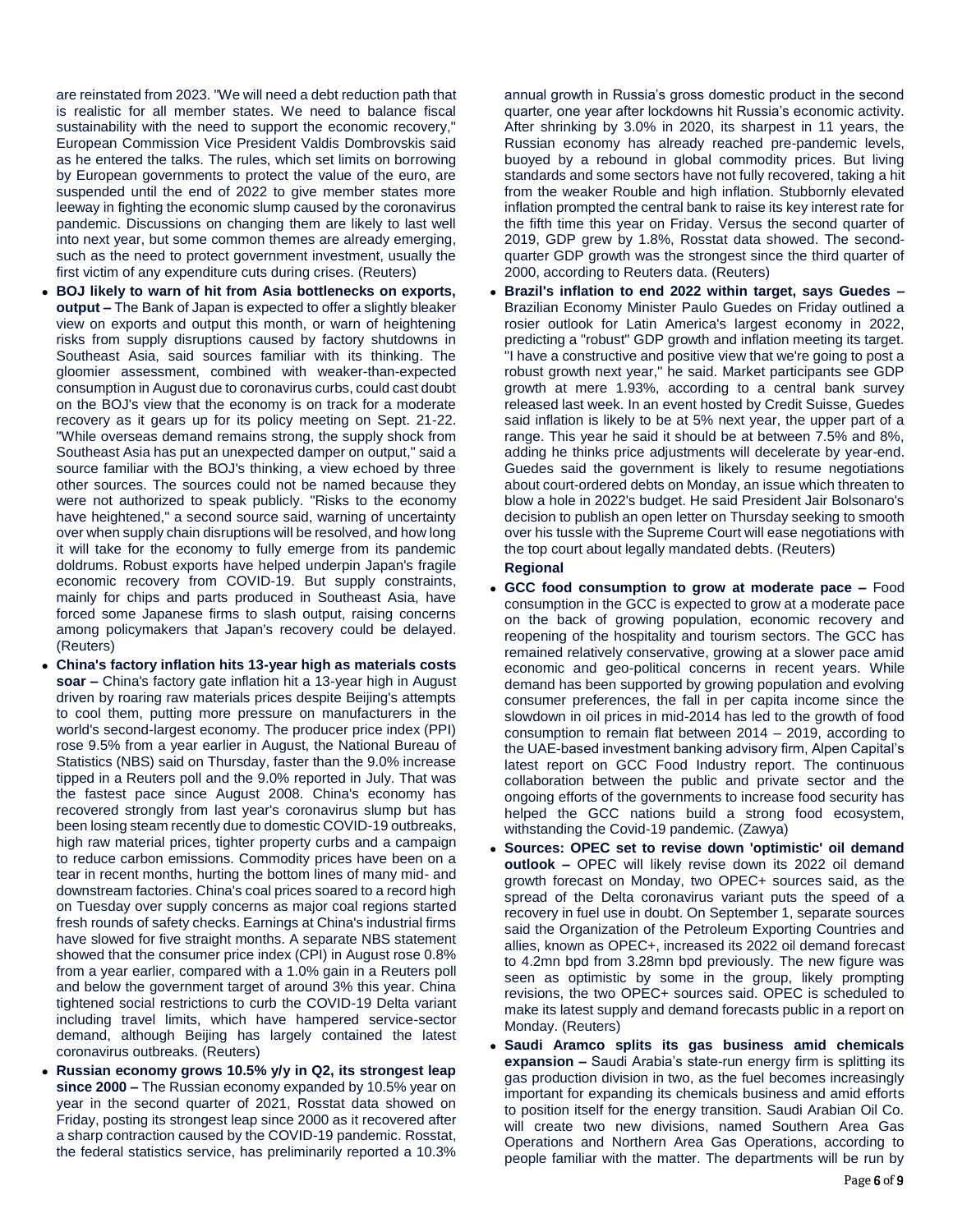Wail Al Jaafari and Jumaan Al Zahrani, respectively, according to the people who asked not to be identified. The appointments are awaiting board approval. Gas is becoming increasingly important to Saudi Arabia, the world's largest oil exporter, as it expands its chemicals business, which uses the fuel for feedstock. The country is also looking to convert its power plants to gas-fired ones, which could free as much as 1mn barrels a day of crude for export. (Bloomberg)

- **Aramco weighs opening \$110bn gas project to investors –** Saudi Aramco is considering a bold move to open up one of the world's largest unconventional gas fields to foreign investors, as it looks to fund a \$110bn project to help it diversify from oil sales, people familiar with the matter said. The state-controlled producer is working with an adviser as it explores raising new equity or debt for its vast Jafurah site, the people said, asking not to be identified because the information is private. It has started preliminary talks with potential investors including large commodity traders, according to the people. Deliberations are in the early stages and Aramco could decide to pursue other ways of gathering money to fund the Jafurah development, the people said. Any deal involving Jafurah would mark a rare example of Aramco allowing external investors the chance to hold stakes in its upstream oil and gas assets. (Bloomberg)
- **Saudi government lent SR2.63bn to national development funds in 2020 –** The Saudi government extended a further SR2.63bn to institutions including the Real Estate Development Fund (REDF), last year, Okaz newspaper reported, citing publicly available information. Total assets held by these entities amounted to SR322.98bn, made up of SR237.39bn of loans, SR48.19bn of investments, SR7.62bn of deposits with local banks, cash of SR30.68bn, and fixed assets of SR695mn. REDF topped the list of outstanding loans it has made with SR155.02bn, followed by the Saudi Industrial Development Fund with SR48.09bn and the Social Development Bank with SR25.79bn. Loans by the Agricultural Development Fund were SR8.48bn. (Zawya)
- **Saudi Central Bank directs banks to approve accepting digital ID of customers –** The Saudi Central Bank issued on Thursday a circular to all banks and financial entities under its supervision, directing them to approve the acceptance of the digital national ID of their customers on the Absher Afrad application. The SCB explained that this is for transactions that do not require a photocopy of the ID. It also underlined the need to continue assessing and reviewing the risks that may result from relying on digital ID. There should be an appropriate mechanism to take a copy of ID in the transactions that required to furnish it. (Zawya)
- **UAE's Barakah nuclear power starts second reactor, government said –** Barakah nuclear power station in the UAE began operating its second reactor, the Abu Dhabi government media office said on Friday, after the first reactor started commercial operations in April. When completed Barakah, which is being built by Korea Electric Power Corp (KEPCO), will have four reactors with total capacity of 5,600 megawatts (MW), equivalent to about 25% of the UAE's peak demand. (Reuters)
- **MAGNiTT: UAE-based medical fintech KLAIM targets Saudi growth after \$1.6mn funding boost –** The UAE-based fintech and medical factoring solution provider KLAIM has raised \$1.6mn in its latest funding round, MAGNiTT reported. The Pre-Series A round was led by Mad'a Investments from Saudi Arabia, and saw commitments from Arzan Venture Capital and Wealth Well, as well as a follow-up investment from Techstars, which opened its seed funding round in December 2020. KLAIM was founded in 2019, and its business model involves buying healthcare claims from providers to relieve them of cash flow problems when insurance companies drag their feet on payouts. According to

KLAIM's growing dataset of over 8mn claims, in the UAE alone it takes on average 113 days for insurance companies to pay out on 90% of claims. The remaining 10% can take well over a year, or even remain unpaid. (Zawya)

- **Sources: Dubai courier Aramex in talks to buy Turkey's MNG Kargo –** Dubai-listed courier Aramex, partly owned by Abu Dhabi state investor ADQ, is in advanced talks to buy Turkish delivery company MNG Kargo, three sources said. The potential deal, which one of the sources familiar with the matter said could be worth as much as \$500mn, comes as relations between regional rivals the UAE and Turkey show signs of improvement. One of the sources said the talks were at an advanced stage and a second said the pair were engaged in due diligence. "As a matter of course, we do not comment on rumour or speculation," an Aramex spokesperson said. (Reuters)
- **Emirates NBD: Dubai's business conditions to improve further in 4Q 2021 –** Business conditions in Dubai's private sector are set to improve further before the end of the year on the back of relaxed containment measures and hosting of Expo 2020, Khatija Haque, head of research and chief economist of Emirates NBD said on Thursday. Dubai's Purchasing Managers' Index (PMI) inched up from 53.2 in July to 53.3 in August, as business activity grew at the fastest rate since September 2019, according to IHS Markit. Overall new employment, as well as input costs, also increased. Commenting on the latest PMI, Haque said business conditions have indeed improved in August, adding that further improvements are expected in the coming months, when Dubai will be hosting the Expo 2020, a six-month global event that is forecast to draw around 30,000 visitors each month. (Zawya)
- **ADQ's ADP Ports Group signs deal with French firm to build new terminal in Abu Dhabi –** State-backed holding company ADQ's ADP Ports Group has signed a 35-year concession deal with a France-based global container transportation and shipping firm to set up a new mega terminal in Khalifa Port. Work on the new project will start this year and it is envisioned to be the first semi-automated container port in the GCC region, catering to markets in South Asia, Western Asia and North and East Africa, as well as the Middle East, according to a statement. The deal signed between ADP Ports Group and CMA CGM Group will see the two partners invest approximately AED570mn in the project. The French company operates 49 port terminals in 27 countries. (Zawya)
- **Commodity group Louis Dreyfus completes stake sale to ADQ –** Louis Dreyfus Company (LDC) said it had completed the sale of a 45% indirect stake to Abu Dhabi holding firm ADQ, marking the arrival of the first non-family shareholder in the agricultural commodity group's 170-year history. The overall value of the deal was not disclosed but LDC said in a statement that a portion of the proceeds had been invested in the full repayment of a \$1.051bn loan that LDC had granted to its parent company. The stake sale to ADQ was initially announced last November. That ended a long hunt for an investor by controlling shareholder and chairwoman Margarita Louis-Dreyfus, who had built up debt buying out other family members during a period of lean profits for the commodity merchant. (Reuters)
- **Abu Dhabi asset manager Al Dhabi Capital launches MENAfocused equities fund –** Abu Dhabi-based asset manager Al Dhabi Capital (ADC) said on Thursday it has launched a Middle East and North Africa (MENA)-focused equities fund. The Al Dhabi Capital MENA Fund is seeded with \$100mn from its UAE based parent company, Al Dhabi Investment. ADC, which manages over \$600mn in public equities on behalf of institutional investors, said the new fund "follows a bottom-up stock-picking process and seeks to invest in liquid equities with a long-term, buy-and-manage approach." The asset manager is based in Abu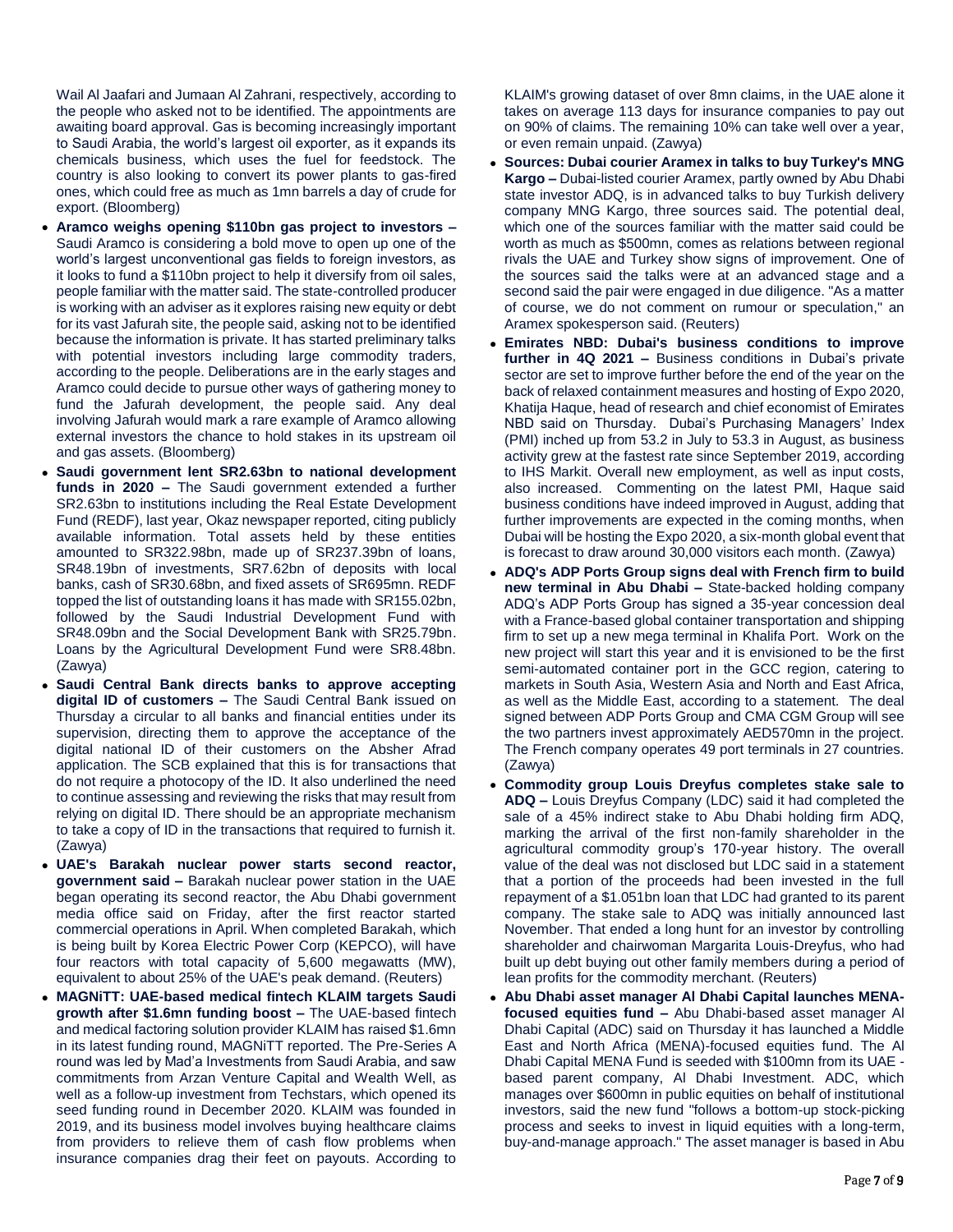Dhabi Global Market, an international financial center in the capital of the Emirates. (Reuters)

- **Yahsat selects Cobham Satcom for its mobile satellite systems –** Al Yah Satellite Communications selects Cobham SATCOM to deliver a comprehensive mobile broadband system including ground infrastructure and products to operate as part of its next -generation Thuraya 4 -NGS system. Yahsat seeks to increase its share in global satellite data services, which is currently valued at more than \$5bn and is projected to reach more than \$19bn by 2027.The partnership enables Thuraya 4 -NGS's advanced 4G and 5G capabilities. Thuraya 4 -NGS is planned for launch in the second half of 2023, with operations beginning in 2024. (Bloomberg)
- **CMA CGM, Abu Dhabi ports to invest AED570mn in Khalifa port –** CMA CGM and Abu Dhabi Ports enter into 35 -year concession pact to develop a new terminal in Khalifa Port, Abu Dhabi. CMA CGM to establish new regional hub at Khalifa Port to reach markets in South Asia, Western Asia, North and East Africa, Middle East. Terminal will be managed by a joint venture owned by CMA CGM Group's subsidiary CMA Terminals (70% stake) and AD Ports Group (30% stake). (Bloomberg)
- **Oman minister: Oil nations must invest to avoid energy shortages –** Countries that produce hydrocarbons have to keep investing in crude and natural gas output to avoid "energy starvation," particularly for those with no access to electricity and fuels, Omani Oil Minister Mohammed Al Rumhi said. Demand for oil and gas may decline as the world transitions to cleaner energy, he said in an online conference on energy transition hosted with the International Energy Agency.Still, a lack of investment by producers could lead to price spikes, with scenarios possible in which crude jumps to \$100/bbl or even \$200/bbl. (Bloomberg)
- **Document: Kuwait cuts October crude prices for Asia –** Kuwait dropped the official selling prices (OSPs) for two crude grades it sells to Asia in October from September, a price document reviewed by Reuters showed on Friday. Price cuts for Kuwaiti crude were slightly deeper than comparative grades from Saudi Arabia in October. Kuwait Petroleum Corp has set the October Kuwait Export Crude (KEC) price at \$1.25 a barrel above the average of DME Oman and Platts Dubai quotes, down \$1.10 from the previous month. The producer also reduced the October Kuwait Super Light Crude (KSLC) OSP to \$1.95 a barrel above Oman/Dubai quotes, down \$1.20 from the previous month. (Reuters)
- **Document: National Bank of Kuwait starts selling dollar senior bonds –** National Bank of Kuwait, the Gulf country's largest lender, has given initial price guidance for six -year U.S. dollar -denominated bonds of around 115 basis points over U.S. Treasuries, a bank document showed on Thursday. Citi, JPMorgan and NBK Capital are global coordinators and BofA Securities, Goldman Sachs International, HSBC, MUFG and Standard Chartered are joint lead managers and bookrunners. The bonds will be non -callable for five years and are expected to launch later on Thursday, the document from one of the banks on the deal showed. (Reuters)